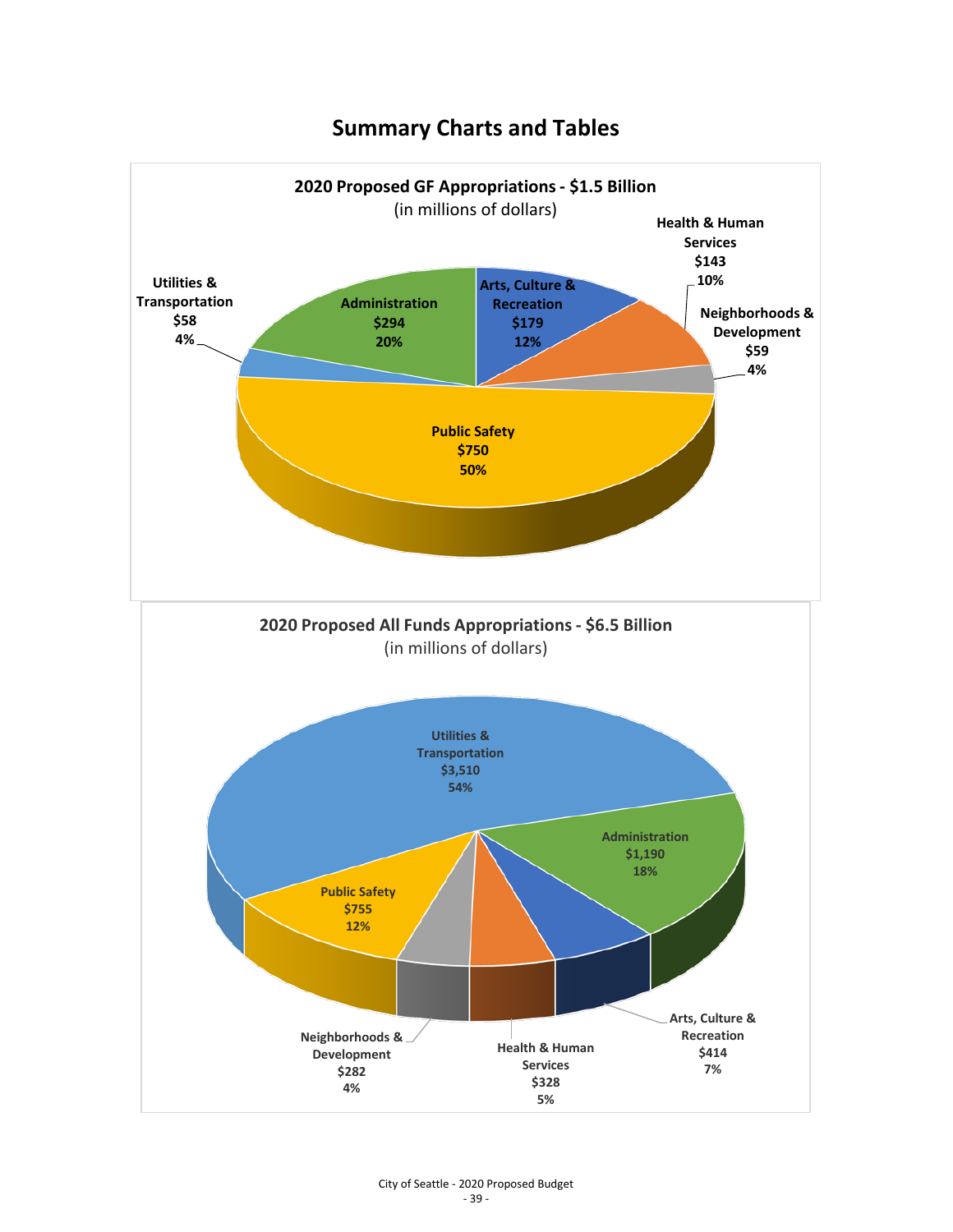## **Summary Charts and Tables**

## **Expenditure Summary**

(In thousands of dollars)

|                                           | 2018 Actuals |              | 2019 Adopted |              | 2020 Endorsed            |              | 2020 Proposed |              |
|-------------------------------------------|--------------|--------------|--------------|--------------|--------------------------|--------------|---------------|--------------|
|                                           | General      | <b>Total</b> | General      | <b>Total</b> | General                  | <b>Total</b> | General       | <b>Total</b> |
|                                           | <b>Fund</b>  | <b>Funds</b> | Fund         | <b>Funds</b> | Fund                     | <b>Funds</b> | Fund          | <b>Funds</b> |
| <b>Department</b>                         |              |              |              |              |                          |              |               |              |
| <b>Arts, Culture &amp; Recreation</b>     |              |              |              |              |                          |              |               |              |
| Arts and Culture, Office of               |              | 13,334       |              | 14,907       | $\overline{\phantom{a}}$ | 14,759       |               | 15,587       |
| Parks and Recreation,                     | 105,569      | 231,351      | 100,987      | 237,981      | 100,628                  | 248,611      | 105,906       | 261,837      |
| Department of                             |              |              |              |              |                          |              |               |              |
| Seattle Center                            | 13,813       | 47,415       | 13,029       | 49,151       | 13,006                   | 46,409       | 14,544        | 50,269       |
| The Seattle Public Library                | 53,546       | 88,219       | 54,966       | 83,183       | 55,042                   | 63,365       | 58,884        | 86,232       |
| <b>SubTotal</b>                           | 172,928      | 380,319      | 168,981      | 385,222      | 168,676                  | 373,144      | 179,333       | 413,925      |
| <b>Health &amp; Human Services</b>        |              |              |              |              |                          |              |               |              |
| <b>Education and Early</b>                | 14,156       | 67,955       | 18,226       | 103,704      | 18,073                   | 99,145       | 13,457        | 105,262      |
| Learning, Department of                   |              |              |              |              |                          |              |               |              |
| <b>Human Services</b>                     | 109,800      | 183,215      | 123,330      | 198,255      | 124,667                  | 199,750      | 129,881       | 223,228      |
| Department                                |              |              |              |              |                          |              |               |              |
| <b>SubTotal</b>                           | 123,956      | 251,170      | 141,556      | 301,959      | 142,740                  | 298,895      | 143,337       | 328,490      |
| <b>Neighborhoods &amp;</b>                |              |              |              |              |                          |              |               |              |
| Development                               |              |              |              |              |                          |              |               |              |
| Construction and                          | 6,476        | 70,588       | 7,287        | 84,935       | 7,278                    | 85,803       | 7,639         | 95,542       |
| Inspections, Seattle                      |              |              |              |              |                          |              |               |              |
| Department of<br>Economic Development,    | 11,980       | 11,980       | 10,683       | 10,683       | 10,200                   | 10,200       | 11,226        | 11,226       |
| Office of                                 |              |              |              |              |                          |              |               |              |
| Housing, Office of                        | 150          | 100,815      | 776          | 69,353       | 754                      | 69,368       | 486           | 124,034      |
| Neighborhoods,                            | 12,735       | 12,742       | 13,700       | 13,700       | 13,113                   | 13,113       | 14,518        | 20,018       |
| Department of                             |              |              |              |              |                          |              |               |              |
| Planning and Community                    | 8,231        | 8,717        | 12,759       | 13,305       | 11,679                   | 12,219       | 24,617        | 30,688       |
| Development, Office of<br><b>SubTotal</b> | 39,571       | 204,842      | 45,205       | 191,976      | 43,025                   | 190,703      | 58,487        | 281,509      |
|                                           |              |              |              |              |                          |              |               |              |
| <b>Public Safety</b>                      |              |              |              |              |                          |              |               |              |
| <b>Community Police</b>                   | 1,201        | 1,201        | 1,500        | 1,500        | 1,469                    | 1,469        | 1,567         | 1,567        |
| Commission, Office of the                 |              |              |              |              |                          |              |               |              |
| Seattle Fire Department                   | 221,311      | 221,369      | 219,515      | 219,515      | 220,971                  | 220,971      | 223,343       | 223,343      |
| <b>Firefighters Pension</b>               | 18,840       | 18,177       | 19,079       | 20,688       | 19,059                   | 21,168       | 19,099        | 21,236       |
| Inspector General, Office of<br>the       | 622          | 622          | 1,813        | 1,813        | 1,964                    | 1,964        | 2,568         | 2,568        |
| Law Department                            | 29,936       | 29,936       | 30,382       | 30,382       | 30,033                   | 30,033       | 34,204        | 34,204       |
| Seattle Municipal Court                   | 32,892       | 32,892       | 34,760       | 34,760       | 34,213                   | 34,213       | 36,307        | 36,307       |
| Seattle Police Department                 | 395,044      | 396,084      | 398,562      | 398,562      | 401,716                  | 401,716      | 407,407       | 409,539      |
| Police Relief and Pension                 | 25,632       | 29,739       | 25,163       | 25,937       | 25,815                   | 26,590       | 25,859        | 26,633       |
| <b>SubTotal</b>                           | 725,478      | 730,019      | 730,773      | 733,156      | 735,240                  | 738,124      | 750,354       | 755,397      |